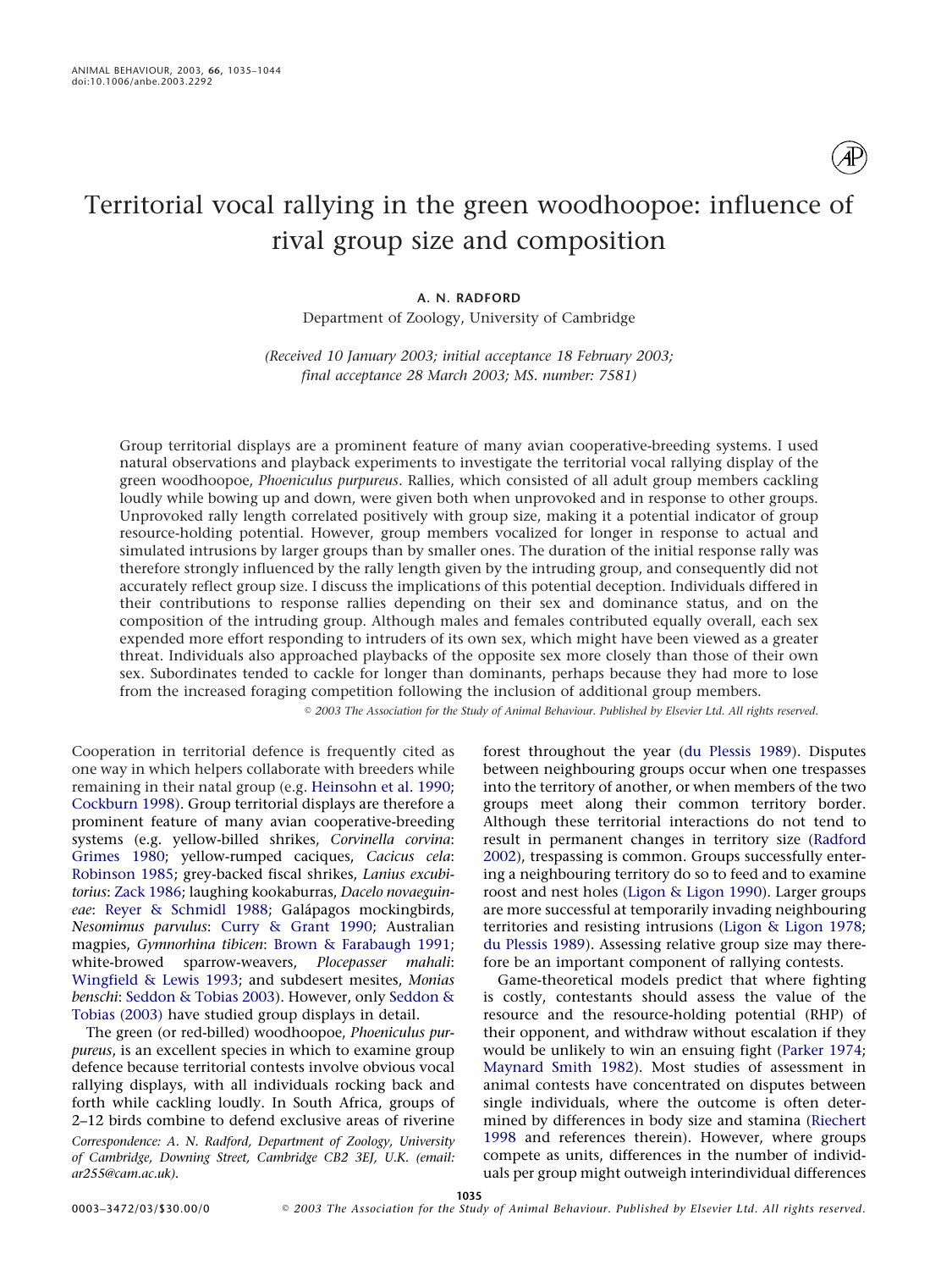in determining the outcome [\(McComb 1992;](#page-8-8) [McComb](#page-8-9) [et al. 1994;](#page-8-9) [Seddon & Tobias 2003\)](#page-9-4). Efficient assessors might therefore be expected to adjust their agonistic behaviour on the basis of the groups' relative sizes (e.g. [Sekulic 1982;](#page-9-9) [McComb et al. 1994\)](#page-8-9). Playback experiments have shown that a variety of birds and mammals assess opponents through acoustic displays (e.g. [Krebs et al. 1978;](#page-8-10) [Clutton-Brock & Albon 1979\)](#page-8-11). During territorial contests, competing woodhoopoe groups may be up to 30 m apart and obscured from one another by thick vegetation. Thus, acoustic cues are likely to provide more useful information than visual cues. By testing whether their response differs depending on the number of potential intruders, I investigated whether green woodhoopoes assess group size and hence RHP on the basis of vocal rallying displays.

In theory, rallying contests may also provide information to potential dispersers about breeding vacancies elsewhere. If correct assessment of breeding opportunities in their own and neighbouring groups is a critical component of reproductive success, helpers should evaluate their options frequently [\(Emlen 1997\)](#page-8-12). Forays into other groups are believed to be the main mechanism by which animals obtain such information, but information exchanged during territorial displays may aid both potential dispersers and queuing individuals in evaluating breeding options [\(Wiley & Rabenold 1984\)](#page-9-10). Breeding vacancies are filled rapidly in cooperative species (e.g. [Ligon & Ligon 1978;](#page-8-6) [Koenig 1981;](#page-8-13) [Komdeur 1992\)](#page-8-14), presumably because regular encounters and signals advertise the presence or absence of individuals in a given group. After experimental removal of breeding individuals, green woodhoopoe groups rallied more frequently than undisturbed groups [\(du Plessis 1989\)](#page-9-5). Furthermore, manipulated groups that contained no replacements rallied more frequently than did those containing replacements [\(du Plessis 1989\)](#page-9-5). Since green woodhoopoes produce sex-specific vocal syllables [\(Ligon & Ligon 1978\)](#page-8-6), communal vocalizations contain information about both the number and sex of group members. Hence, I investigated whether the responses of male and female green woodhoopoes depend on the sex of the intruder.

Contests between groups of green woodhoopoes usually involve multiple rallies. To gain an insight into the importance of group size and composition, I focused on the first response rally in a contest. Within a group, individuals may differ consistently in the extent of their participation in intergroup conflicts [\(Heinsohn & Packer](#page-8-15) [1995\)](#page-8-15), perhaps according to differences in the potential costs and benefits of investment in territorial defence (e.g. [Milinski & Parker 1991;](#page-9-11) [Pusey & Packer 1997\)](#page-9-12). I therefore examined factors influencing the contribution of individuals of different sex and social status in intergroup encounters, as well as the response of the group as a whole.

#### **METHODS**

# **Nonexperimental Data Collection**

Fieldwork was carried out in the Morgan's Bay region (32°43′S, 28°19′E) of the Eastern Cape Province, South

Africa. Green woodhoopoes often produce a resonant cackling 'kek-ek-ek-ek' call, at a rate of about 12 keks/s, while bowing up and down. This call may be given by a single individual, but as soon as one bird starts, other group members often join in. The resulting assembly is termed a 'rally' [\(Ligon & Ligon 1978\)](#page-8-6). A rally was strictly defined as the period starting when at least two birds were cackling together, continuing until all but one had ceased calling. Intergroup interactions ('contests') occurred several times per day and were characterized by particularly raucous rallying displays, when groups were separated by 5–30 m. A rally given on a territory boundary usually evoked a response from the neighbouring group: these were termed 'response' rallies. Rallies were also given in isolation, often in the middle of a group's own territory (mean  $\pm$  SE territory size=23.5  $\pm$  1.7 ha; [Radford](#page-9-6) [2002\)](#page-9-6). These tended to elicit no immediate response and were termed 'unprovoked' rallies.

Using a Sennheiser MKH416T microphone and a WM-D6C Sony Professional walkman, I recorded unprovoked rallies and the first response rally in contests between 24 colour-ringed groups of green woodhoopoes. Calls were recorded throughout the territory, although most response rallies were heard on territory boundaries. I also timed rallies when recording equipment was not available. Using a Tandy sound-level meter, at a distance of 20 m, I established unprovoked rally volume from groups of different size. During each rallying event, I randomly selected one individual and watched its bill movements to establish the duration of its cackling. Whenever possible, I recorded the number of individuals contributing to a particular rally, and the size and composition of the other group involved in response rallies. All adult group members (those older than 12 months) generally participated in rallies, but recently fledged juveniles never did so (personal observation): group sizes given throughout this paper refer to the number of adults in a group. Juveniles were easily identified by their predominantly black bills [\(Ligon & Ligon](#page-8-6) [1978\)](#page-8-6). Adults could be sexed on the basis of bill length [\(Radford & du Plessis 2003\)](#page-9-13) or vocalizations [\(Ligon &](#page-8-6) [Ligon 1978\)](#page-8-6). Only one pair of individuals in a group breeds, and they are typically the members of each sex that have been in the group the longest (unpublished data). When this information was unknown, I established breeding status by watching copulation attempts and displacement activity during group foraging (when breeding individuals dominate nonbreeding helpers; [Radford](#page-9-13) [& du Plessis 2003\)](#page-9-13). Breeders were referred to as 'dominants', while 'subordinate' encompassed all adult helpers.

#### **General Playback Protocol**

Playback experiments were used to generate controlled artificial contests between groups of woodhoopoes. I conducted trials from March (after the breeding season was complete, when all group members tended to move around their territory together) to May, in 2000 and 2001. Trials took place from 0600 to 1100 hours and from 1500 to 1900 hours, when the birds were most active (personal observation). Playbacks to the same group were always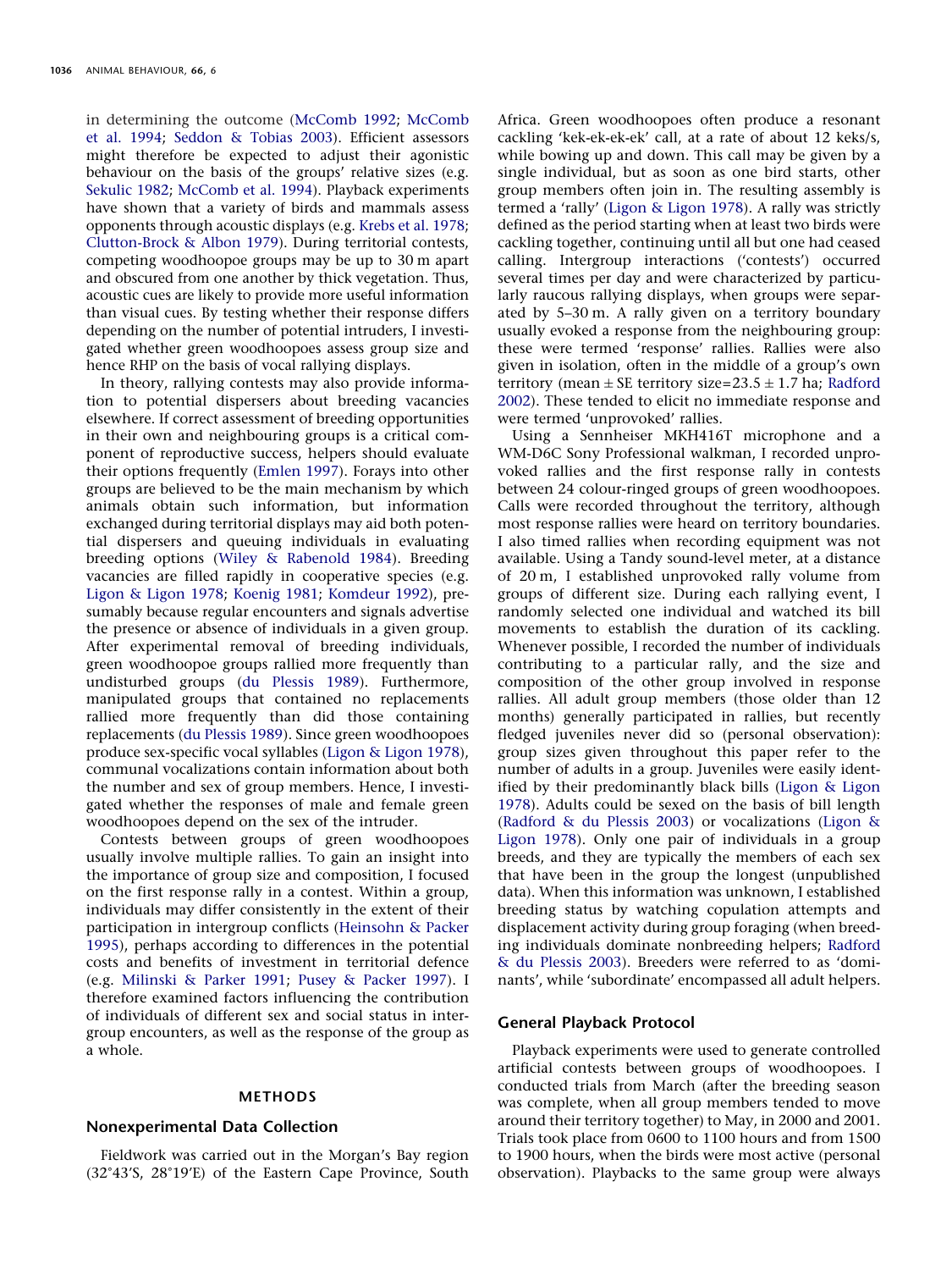separated by 7–14 days to minimize habituation, and the order of trial presentation was randomized. All trials within an experiment were conducted in the same, central part of a group's territory at about the same time of day. Each playback rally was from an unfamiliar group (at least three territories away from the focal group), to prevent individuals recognizing opponents and associating them with some prior measure of RHP (see [McComb](#page-8-8) [1992\)](#page-8-8).

I constructed playback loops using Cool Edit 96 (Syntrillium Software Corporation, Scottsdale, U.S.A.) by editing original recordings of unprovoked rallies from 24 groups. Each rally was digitized (sample rate of 44 100 Hz, 16-bit precision) and cut to the relevant length, as determined from the regression equation of unprovoked data given in the legend to [Fig. 1.](#page-3-0) No loop was used more than once, thus avoiding pseudoreplication. Since the mean volume of unprovoked vocalizations increased with group size, albeit not significantly (weighted regression:  $F_{1,19}=1.27$ ,  $P=0.274$ ), I adjusted sound intensity using the volume control on the walkman according to the size of the playback group (volume  $(dB)=63.2+0.65\times group$ size). Playback groups numbering three or more varied in their male/female composition, which affected the response of individuals (see Results). However, playback groups were randomly selected and there was no systematic bias in the composition of groups used between trials to different groups (unpublished data). A single rally was played from a Sony SRS-A35 loudspeaker placed about 20 m from the trial group. Only one speaker was used, despite sometimes large group sizes, since woodhoopoes tended to rally from within 1 m of one another (personal observation). Groups were required to be foraging and silent (except for contact calls) for at least 5 min before the start of playback. I detailed all behavioural responses on a dictaphone, and recorded the initial response rally as described earlier. Since woodhoopoes generally responded quickly or not at all, I abandoned the trial if no rally had been given after 90 s.

I recorded variables assumed to reflect aggression by the subjects, namely: (1) response latency (from the end of the playback to the start of a rally); (2) duration of the first response rally; (3) closest approach distance of the group to the speaker before and during the first response rally; (4) rally rate (average number of syllables/s in the first response rally); (5) the number of group members contributing to the initial response rally; and (6) identity of the individual initiating the vocal response. I measured the parameters of the first response rally only, as subsequent vocalizations are likely to be influenced by withinand between-group dynamics.

# **Numerical Assessment Playbacks**

I performed two playback experiments to test whether the size of the intruding group influenced the response of the territory-holding group.

# *Experiment 1*

In 2000, 25 groups each received three trials. A trial consisted of playing a single rally from a group one smaller in size, the same size or one larger in size than the focal group. Since no 'smaller group' trial could be conducted for pairs, I presented them with two 'same size' trials, which provided a test for any habituation in response. In addition to the six variables described above, I noted the position of the defending group when responding: either 'hidden' (deep in the vegetation and so not clearly visible from 20 m) or 'exposed' (e.g. at the top of a tree or perched on bare branches).

#### *Experiment 2*

In 2001, 22 groups each received three trials. A trial consisted of playing a single rally from a group one, two or three larger in size than the focal group.

# **Group Composition Playbacks**

I performed two playback experiments to test whether the composition of the intruding group influenced the response of the territory-holding group.

#### *Experiment 1*

In 2001, 12 groups of two woodhoopoes (each consisting of one male and one female) each received two trials: a lone male call and a lone female call. As green woodhoopoe vocalizations are sexually dimorphic [\(Ligon &](#page-8-6) [Ligon 1978\)](#page-8-6), I could ascertain the cackle duration and rate of both the male and female from the recording of the response rally. I also estimated the closest approach distance of both individuals to the speaker, and noted which sex was the last to stop vocalizing.

#### *Experiment 2*

In 2001, 12 groups of woodhoopoes containing three or four adults (three groups with 1M:2F, two 2M:1F, four 2M:2F, two 3M:1F, one 1M:3F, where M=male, F=female) each received two trials. A trial consisted of a single rally from either a male-biased or a female-biased group of the same total size as the focal group. I monitored the response of the whole group and determined the duration of cackling by the dominant female and the dominant male. If the focal group contained only one member of a particular sex, the duration of cackling by this individual was ascertained from the recording of the response rally, while the other dominant was watched in the field (using bill movements to determine when it was calling). If the focal group included two individuals of both sexes, the dominant male was watched in the field, and no data were collected for the dominant female. For statistical testing, I combined results from groups of both sizes.

## **Statistical Analysis**

The coefficient of variation (CV) was used as an indicator of variability in certain measures. For parametric testing, proportions were arcsine square-root transformed before analysis. Sequential Bonferroni corrections were applied for multiple comparisons with the same data [\(Rice 1989\)](#page-9-14). When analysing the effect of group size, I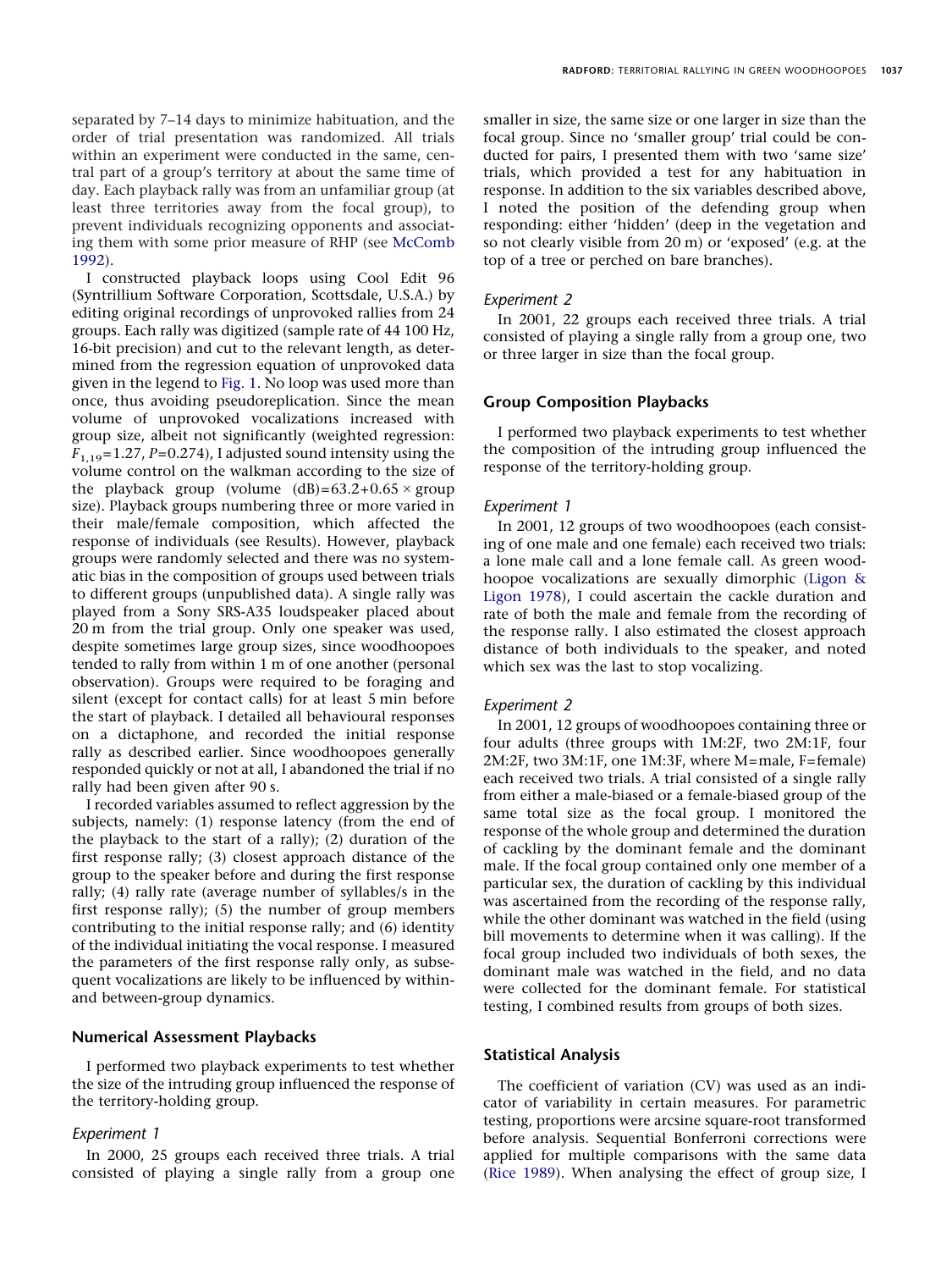weighted regressions according to the number of groups of each size. For nonparametric tests of small samples, *P* values were obtained from statistical tables, rather than a software package [\(Mundry & Fischer 1998\)](#page-9-15). Summary statistics are presented as mean  $\pm$  SE.

# *Nonexperimental data*

When analysing group responses, I used only groups from which a minimum of 10 nonexperimental rallies were timed. To test whether some individuals invested more effort than others, I examined: (1) the duration of cackling by an individual within a rally; and (2) the proportion of occasions on which an individual started a rally, corrected for group size. Only individuals for which there were at least five recorded cackles were included in the analysis. To avoid variability inherent in differentsized groups, I used paired *t* tests to compare males and females within groups and dominants and subordinates of the same sex.

#### *Experimental data*

Principal component analysis (PCA) has been recommended as a method of quantifying responses to playback that is complementary to a many measures approach [\(McGregor 1992\)](#page-8-16). This method, however, requires that the recorded responses are correlated. Since a correlation matrix for each experimental data set showed that the variables were never strongly correlated (coefficient=0.10 $\pm$ 0.04, range 0.01–0.21), I did not use PCA and I analysed individual response parameters separately. In experiments with three trials, I used Friedman tests to investigate the effects of these treatments on continuous response measures (only groups that responded to all three trials were included in the analysis). Multiple comparison tests were then used to ascertain whether there were significant differences between pairs of trials. When only two trials were presented, Wilcoxon signed-ranks tests were used to examine continuous variables. A binary logistic regression for each data set showed no significant influence of group size or composition on the identity of the response initiator (all scores <3.00, *df*=1, all *P>*0.085). *G* tests were therefore performed for each experimental trial, to test for differences between the sexes and between dominance classes. Similarly, a *G* test was used to assess which sex was left vocalizing when pairs responded to lone playbacks.

#### **RESULTS**

# **Nonexperimental Rallying**

# *Unprovoked rallying*

There was a significant positive relation between group size and unprovoked rally length (weighted regression: *R*2 =29.3%, *F*1,20=8.27, *P*=0.009; [Fig. 1\)](#page-3-0). When a group changed in size within a season, there was a significant change in its average unprovoked rally length in the same direction as the size change (paired *t* test:  $t_{11} = 4.20$ , *P*=0.001). There was no significant difference between groups of different size in the proportion of times that all

<span id="page-3-0"></span>

**Figure 1.** Mean length of rallies given by green woodhoopoe groups in unprovoked situations (*N*=22) and when initially responding to other groups (*N*=19). Each data point represents a mean of at least 10 rallies for one group. Least-squares regression lines are shown for unprovoked rallies (——; *Y*=0.69*X*+4.31) and response rallies (– – –; *Y*=0.25*X*+7.74).

group members participated (ANOVA:  $F_{5,16}$ =0.80, *P*=0.563). Furthermore, there was no significant relation between the average duration of cackling by an individual and the size of its group (weighted regression: *R*2 =0.1%, *F*1,36=0.01, *P*=0.959).

During unprovoked rallying, there was no significant difference in the duration of cackling by males and females (paired *t* test:  $t_{11}=0.24$ ,  $P=0.818$ ) or dominants and subordinates  $(t_6=0.32, P=0.758)$  of the same group. Similarly, there was no significant difference in the proportion of rallies started by males and females  $(t_{11}=0.44, P=0.668)$  or by dominants and subordinates  $(t<sub>6</sub>=2.05, P=0.087).$ 

#### *Response rallying*

There was no significant relation between resident group size and the initial response rally length (weighted regression:  $R^2 = 9.9\%$ ,  $F_{1,17} = 1.88$ ,  $P = 0.188$ ; [Fig. 1\)](#page-3-0). Response rallies were significantly longer (paired *t* test:  $t_{11}$ =5.21, *P*<0.001; [Fig. 1\)](#page-3-0), but more variable in duration (unprovoked CV:  $33.0 \pm 1.0\%$ ; response CV:  $35.9 \pm 1.0\%$ ;  $t_{11}$ =2.70, *P*=0.021) than unprovoked rallies. Response rallies were significantly longer when a resident group was challenged by a larger group rather than one the same size or smaller  $(t<sub>9</sub>=2.69, P=0.025; Fig. 2)$  $(t<sub>9</sub>=2.69, P=0.025; Fig. 2)$ . This was not because more of the group responded when they were outnumbered by the intruding group  $(t_9=0.34, P=0.745)$ .

Individuals cackled for longer in response rallies than unprovoked rallies (unprovoked:  $5.9 \pm 0.1$  s; response:  $6.7 \pm 0.1$  s; paired *t* test:  $t_{22}=8.96$ , *P*<0.001). The increase was greatest when responding to larger intruding groups  $(t_{10}=2.43, P=0.035;$  [Fig. 2\)](#page-4-0). There was also greater variability in the cackle lengths of individuals in response rallies than in unprovoked rallies (unprovoked CV:  $19.7 \pm 1.2\%$ ; response CV:  $20.5 \pm 1.3\%$ ;  $t_{22}=2.16$ ,  $P=$ 0.042). In contrast to unprovoked rallies, there was a significant negative relation between resident group size and the average duration of cackling by individuals during response rallies (weighted regression:  $R^2$ =17.6%,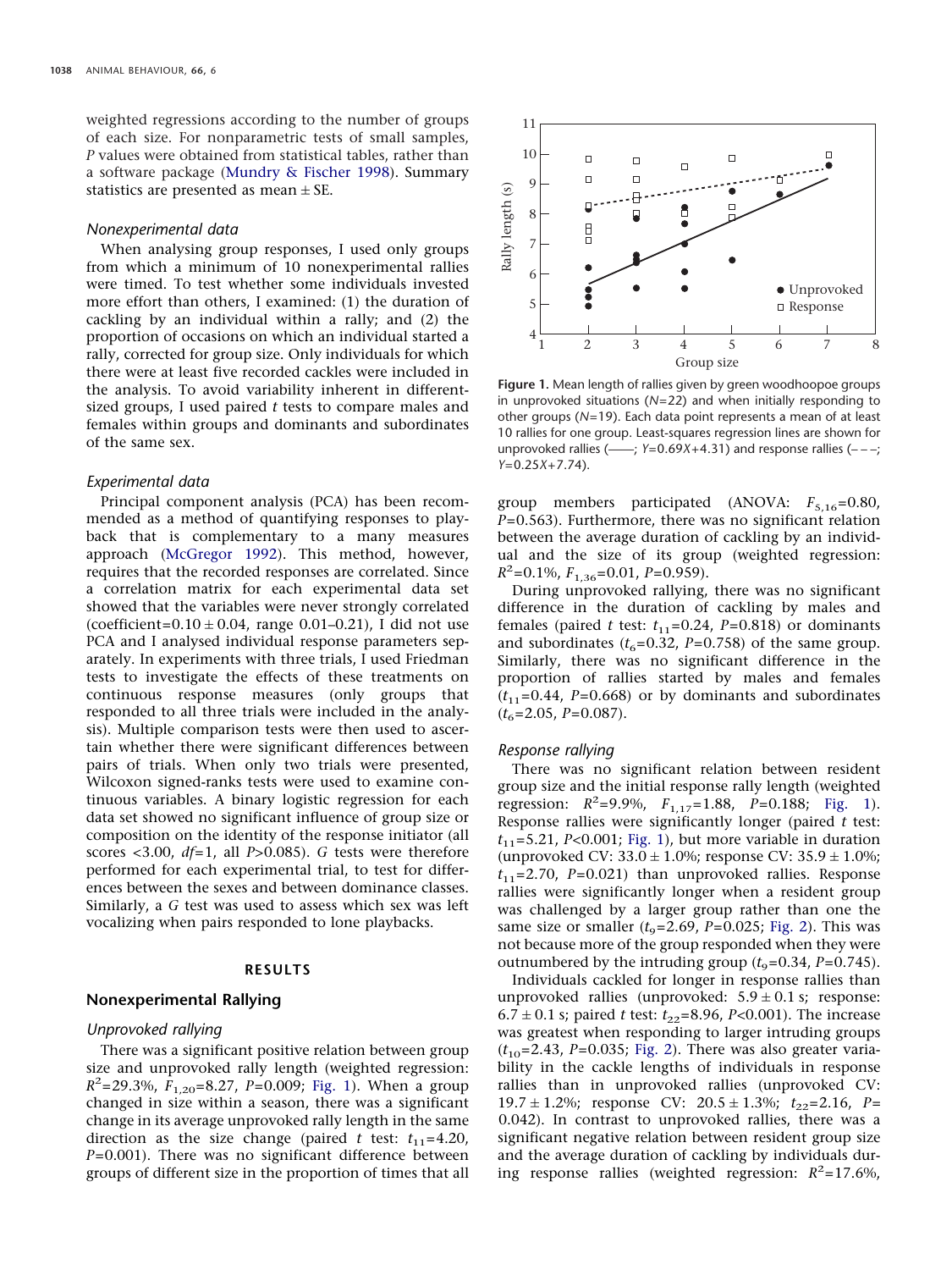<span id="page-4-0"></span>

**Figure 2.** Mean+SE length of the initial rally given by 10 green woodhoopoe groups and the cackle contribution of 11 individuals in response to another group, either smaller/same size or larger than their own.

 $F_{1,21}$ =4.47, *P*=0.047). Thus, in response to a rally of the same length, individuals in larger groups contributed a shorter cackle than those in smaller groups.

When all initial response rallies were considered together, males and females from the same group did not differ significantly in their cackle length (paired *t* test:  $t_6$ =0.34, *P*=0.749) or in the proportion of response rallies initiated  $(t_{6}=0.27, P=0.796)$ . However, when the intruding group contained more adults of their own sex, individuals tended to cackle for longer (same sex:  $6.8 \pm 0.2$  s; opposite sex:  $6.6 \pm 0.2$  s; paired *t* test:  $t_{10}$ =2.16, *P*=0.056) and to initiate more rallies than expected from the group size  $(t_9=2.15, P=0.060)$ . Subordinates showed a trend towards longer cackling than dominants of the same sex in the same group (dominants:  $7.0 \pm 0.4$  s, subordinates: 7.8  $\pm$  0.2 s; *t*<sub>6</sub>=2.31, *P*=0.060). Subordinates also tended to initiate more response rallies than expected from the group composition  $(t_6 = 2.34, P = 0.058)$ .

## **Numerical Assessment Playbacks**

#### *Experiment 1*

There were no significant habituation effects (*P>*0.30 for all variables), nor any significant differences in the distance from the speaker and in the rallying rate in response to groups of different size [\(Table 1\)](#page-5-0). However, groups responded significantly more rapidly to larger playback groups than to those smaller than their own. They also rallied for significantly longer when responding to the simulated intrusion of larger groups than to those of the same size or smaller, but this was not the result of an increase in the proportion of group members contributing.

The length of the initial response rally was significantly related to that of the playback rally (ANCOVA: *F*1,44=30.49, *P<*0.001; [Fig. 3\)](#page-5-1), with no significant difference between the three trials  $(F_{2,44}=0.92, P=0.405)$ . The size of the responding group did not influence the length of the initial response rally to simulated intrusions by groups of three (ANOVA:  $F_{2,14}$ =0.91, *P*=0.426) or four  $(F_{2,12}=1.48, P=0.266)$  individuals.

Groups tended to remain hidden from view when responding to larger groups (hidden in 11/16 cases), but rallied from more exposed positions in the other trials (cases in which hidden: 'smaller': 4/16; 'same': 7/16;  $G_2$ =6.15, *N*=16, *P*<0.05). There was no significant difference between the sexes  $(G_1<1.00, P>0.10$  for all three trials) nor between dominants and subordinates (*G*1<0.25, *P>*0.50) in the likelihood of initiating a response rally.

# *Experiment 2*

There were no significant differences in latency, rallying rate or closest approach distance in response to playback groups of increasing size [\(Table 2\)](#page-6-0). However, there was a significant increase in the length of the response rally with increasing intruder numbers, even though the proportion of the group responding did not increase.

The sexes did not differ in their likelihood of initiating a response rally in any of the three trials  $(G_1 < 1.30)$ , *P>*0.10). There was also no difference between individuals of different dominance class in the 'one larger' and 'two larger' trials (*G*<sub>1</sub><0.70, *P*>0.10). However, subordinates were significantly more likely than dominants to initiate a response rally in the 'three larger' trial (subordinates: 10/13; dominants: 3/13;  $G_1 = 3.84$ ,  $P = 0.05$ ).

# **Group Composition Playbacks**

#### *Experiment 1*

Individuals of the same sex as the playback individual were significantly more likely to respond first (same sex: 18/24; opposite sex: 6/24;  $G_1 = 6.12$ , *P*<0.025). There was no significant difference in the latency of the pair's response to male or female playbacks [\(Table 3\)](#page-6-1), nor in the male or female rate of cackling in response to either a male or a female playback. However, both males and females cackled for significantly longer in response to a playback of their own sex. In addition, females approached male playbacks significantly more closely than playbacks of their own sex. Similarly, there was a trend for males to approach playbacks of the opposite sex more closely, although the difference was not significant after Bonferroni correction. Individuals of the same sex as the playback individual were not more likely to be the last left calling (same sex: 14/24; opposite sex: 10/24; *G*1=0.66, *P>*0.10).

#### *Experiment 2*

Individuals of the sex to which the playback group was biased were significantly more likely to initiate the response rally (same sex: 17/24; opposite sex: 7/24; *G*1=4.21, *P<*0.05). There was no difference in the latency, rally length or closest approach distance of the group to male-biased and female-biased playback groups [\(Table 4\)](#page-6-2).

There was no difference in the latency (Wilcoxon test: *T*=4.0, *N*=8, *P*=0.059) or closest approach distance (*T*=15.5, *N*=8, *P*=0.779) of the group to playbacks of groups with a sex bias in the same or the opposite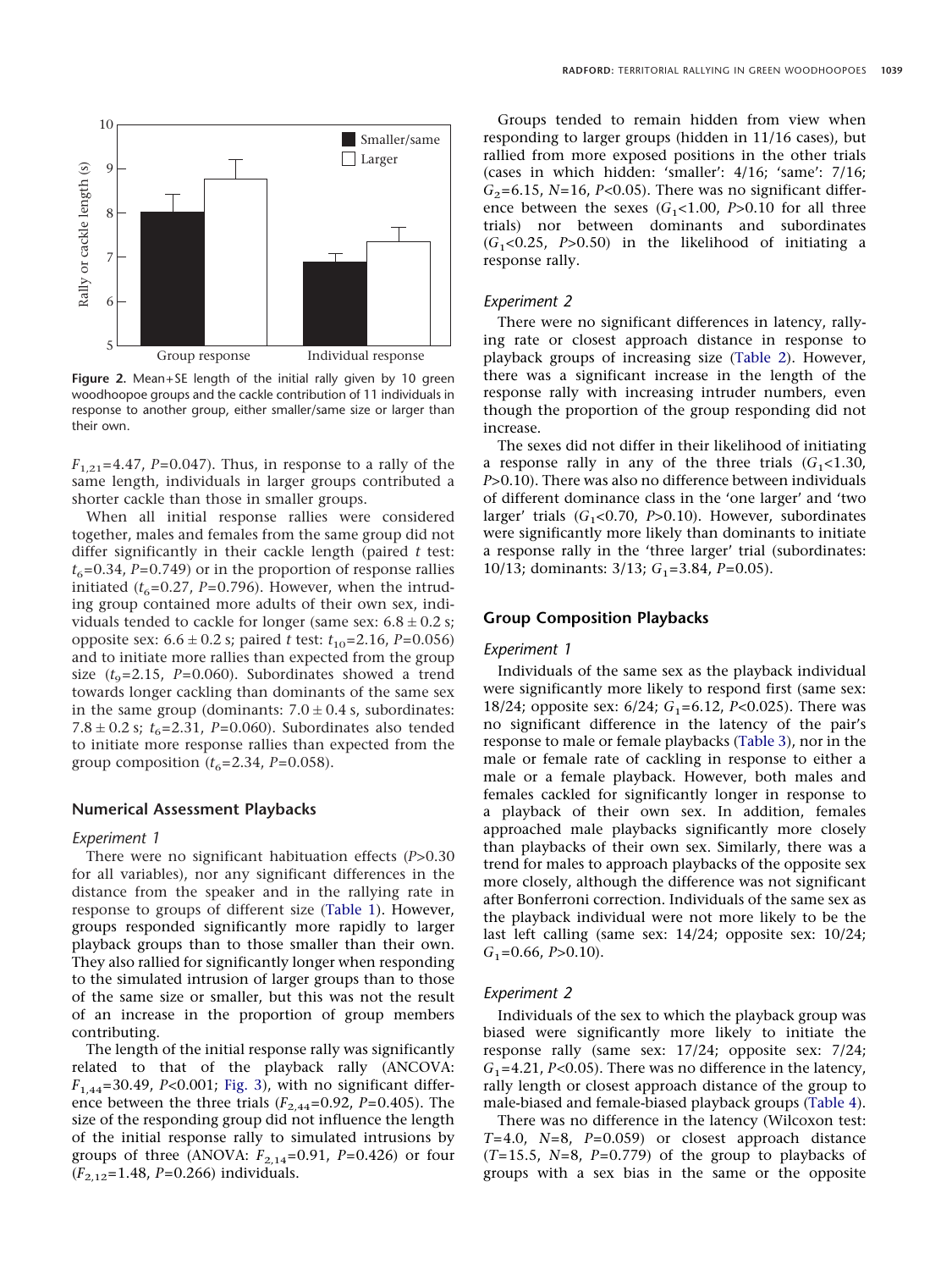|                         | Playback group size   |                       |                  |            |
|-------------------------|-----------------------|-----------------------|------------------|------------|
| Response variable       | One smaller           | Same                  | One larger       | $\chi_2^2$ |
| Latency (s)             | $34.9 \pm 3.0^a$      | $29.9 \pm 1.9^{a,b}$  | $20.2 \pm 1.7^b$ | $8.97*$    |
| Rally length (s)        | $8.3 \pm 0.5^{\circ}$ | $8.1 \pm 0.4^{\circ}$ | $9.4 + 0.4^b$    | $9.50*$    |
| Rate (syllables/s)      | $12.8 \pm 0.2$        | $12.8 + 0.3$          | $12.9 + 0.2$     | 1.62       |
| Closest distance (m)    | $12.8 \pm 1.8$        | $15.6 \pm 1.6$        | $11.5 \pm 1.3$   | 1.03       |
| Proportion contributing | $0.94 \pm 0.03$       | $0.94 \pm 0.03$       | $0.94 \pm 0.03$  | 0.01       |

<span id="page-5-0"></span>**Table 1.** Results of a playback experiment testing the initial response of green woodhoopoe groups to a simulated intrusion (a single rally) by groups of different size

Only 16 of 25 groups were suitable for inclusion in the analysis. Means are shown  $\pm$ SE.  $\chi^2$  values are from a Friedman test; \**P<*0.05, with sequential Bonferroni corrections. Superscripts indicate in which trials the responses differed significantly (multiple comparison tests).

<span id="page-5-1"></span>

**Figure 3.** Relation between the length of a playback rally (simulating an intruding group) and the first response rally of a resident green woodhoopoe group. The response rallies of the same 16 groups from three trials are shown, with a least-squares regression line through all the points: *Y*=1.67*X*−2.71.

direction. However, there was a tendency (although nonsignificant after Bonferroni correction) for the group's first rally to be longer in response to groups with the same sex bias as their own (same:  $8.4 \pm 0.3$  s; opposite:  $7.7 \pm 0.2$  s;  $T=35.0$ ,  $N=8$ ,  $P=0.021$ ).

Considering individual responses, dominant males cackled for significantly longer in response to male-biased groups [\(Table 4\)](#page-6-2). Dominant females also showed a strong, but nonsignificant, trend to cackle for longer in response to female-biased groups.

## **DISCUSSION**

# **Territorial Defence and Group Size**

In the green woodhoopoe, unprovoked rally length correlated positively with group size. Since individual contributions did not vary with group size, and all adults participated most of the time, the longer rallies of larger groups probably resulted from a lack of coordination between birds when calling. Unlike white-browed sparrow-weavers, which each gives a specific call as part of the overall group chorus [\(Wingfield & Lewis 1993\)](#page-9-3), woodhoopoes all cackled in a similar fashion and showed

no synchronization of vocalizations when rallying (personal observation). Consequently, although rallies by a pair ended as soon as one individual stopped cackling, rallies by larger groups might have been extended as a result of different individuals staggering their calling.

In contests between single competitors, relative RHP is usually straightforward to assess on the basis of body size, weight or weaponry [\(Riechert 1998\)](#page-9-8). In contests between cooperative groups, however, it is assumed that participants should base their assessment of RHP on the number of competitors they expect to encounter. Roaring in lions, *Panthera leo*, provides a reliable indication of the number of individuals present, at least for groups of up to three [\(McComb et al. 1994\)](#page-8-9). The relation between woodhoopoe group size and unprovoked rally length suggested that this vocalization may offer a similar means of assessing RHP. However, there was no significant relation between a group's size and its initial response rally length. Natural data indicated that this was at least partially the result of an increase in rally length in response to larger groups. The numerical assessment playbacks elucidated this further: in response to groups larger than their own, woodhoopoes responded more rapidly and gave a longer initial response rally. The greater variability in response rally length, which indicated a less consistent response than in unprovoked rallying, may therefore result from groups responding in a different fashion to intrusions by groups of different sizes.

Although territories are vigorously defended and boundaries are well known, trespassing is common. Large groups are more successful than small ones at temporarily invading neighbouring territories and in resisting intrusions [\(Ligon & Ligon 1978;](#page-8-6) [du Plessis 1989\)](#page-9-5). By giving an initial response rally that was longer than expected from a group of their size, smaller groups might therefore have been attempting to disguise their true size to larger groups. In short contests, this initial increase in rally length may be sufficient to prevent encroachment by larger neighbouring groups [\(Radford 2002\)](#page-9-6). Since visual cues may sometimes play a role in naturally occurring contests, smaller groups might have remained hidden while delivering the response to enhance the likelihood of a successful deception. Alternatively, small groups may have hidden to reduce attacks from intruders. The approach distance of a group might be expected to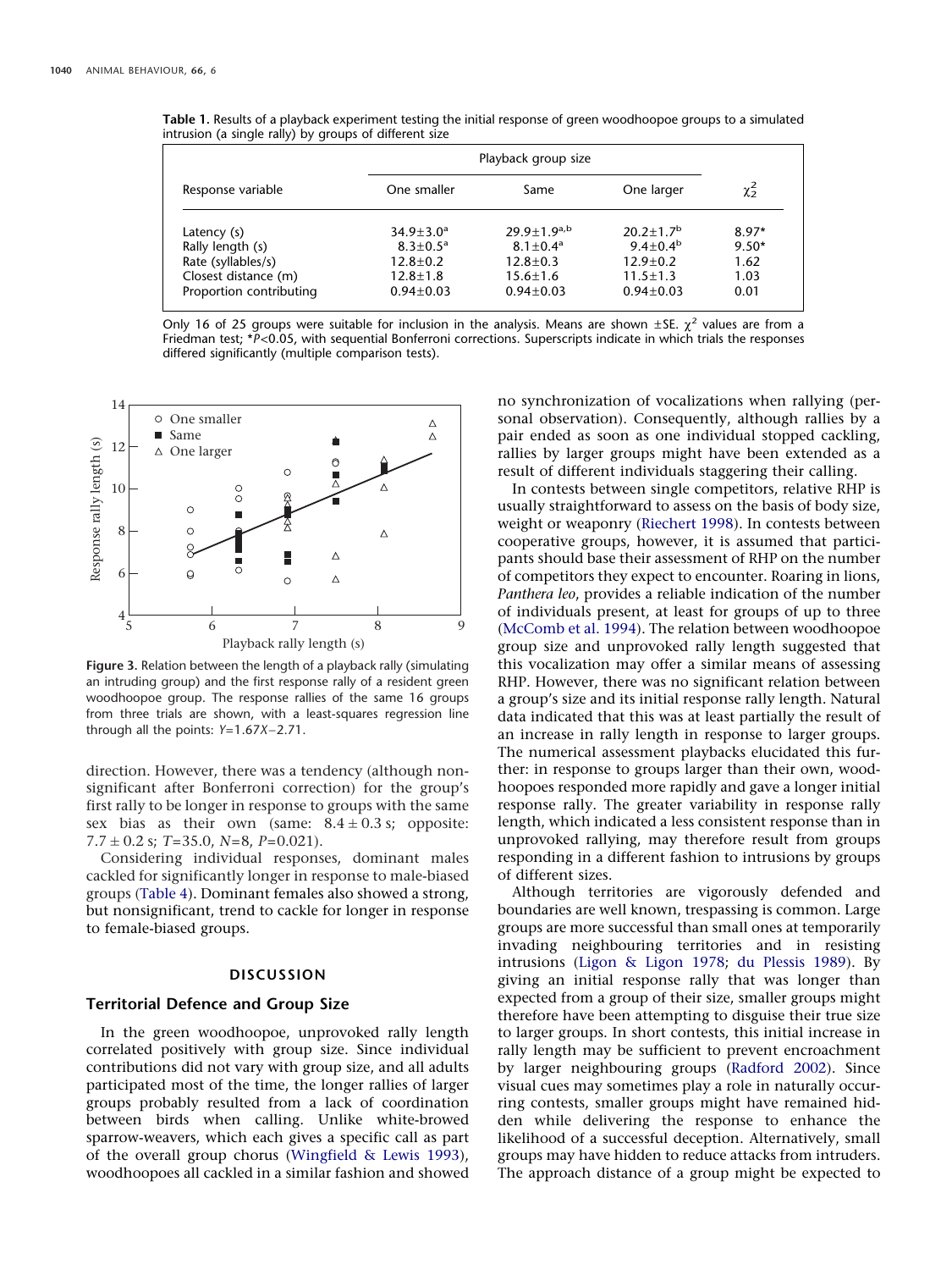|                                                 |                                 | Playback group size               |                                 |                  |
|-------------------------------------------------|---------------------------------|-----------------------------------|---------------------------------|------------------|
| Response variable                               | One larger                      | Two larger                        | Three larger                    | $\chi^2$         |
| Latency (s)<br>Rally length (s)                 | $19.6 \pm 3.2$<br>$8.9 + 0.4^a$ | $18.9 + 2.3$<br>$9.2 + 0.4^a$     | $19.1 \pm 2.5$<br>$9.8 + 0.4^b$ | 0.42<br>$10.21*$ |
| Rate (syllables/s)                              | $12.7 \pm 0.3$                  | $13.1 \pm 0.3$                    | $12.9 + 0.3$                    | 0.19             |
| Closest distance (m)<br>Proportion contributing | $13.2 \pm 1.5$<br>$0.93 + 0.03$ | $14.2 \pm 1.5$<br>$0.96 \pm 0.02$ | $14.2 \pm 1.7$<br>$0.98 + 0.02$ | 0.48<br>1.56     |

<span id="page-6-0"></span>**Table 2.** Results of a playback experiment testing the initial response of green woodhoopoe groups to a simulated intrusion (a single rally) by groups of increasing size

Only 19 of 22 groups were suitable for inclusion in the analysis. Means are shown  $\pm$ SE.  $\chi^2$  values are from a Friedman test; \**P<*0.05, with sequential Bonferroni corrections. Superscripts indicate in which trials the responses differed significantly (multiple comparison tests).

<span id="page-6-1"></span>**Table 3.** Results of a playback experiment testing the response of 12 green woodhoopoe pairs to a simulated intrusion by either a lone male or a lone female

|                                  | Playback trial |                |         |
|----------------------------------|----------------|----------------|---------|
| Response variable                | Male call      | Female call    |         |
| Latency (s)                      | $34.5 \pm 3.3$ | $43.3 \pm 5.1$ | 57.0    |
| Male cackle length (s)           | $7.8 + 0.2$    | $6.7 + 0.5$    | $67.0*$ |
| Male cackle rate (syllables/s)   | $13.2 \pm 0.2$ | $12.9 \pm 0.2$ | 30.0    |
| Male approach distance (m)       | $16.7 \pm 1.9$ | $13.5 + 2.3$   | 16.0    |
| Female cackle length (s)         | $6.5 \pm 0.4$  | $7.7 \pm 0.3$  | $69.0*$ |
| Female cackle rate (syllables/s) | $13.0 + 0.2$   | $12.8 \pm 0.1$ | 14.0    |
| Female approach distance (m)     | $9.2 + 2.2$    | $17.5 \pm 1.6$ | $65.0*$ |

Means are shown ±SE. *T* values are from a Wilcoxon test; \**P<*0.05, with sequential Bonferroni corrections.

<span id="page-6-2"></span>

| Table 4. Results of a playback experiment testing the response of 12 green woodhoopoe groups of three or four |  |
|---------------------------------------------------------------------------------------------------------------|--|
| individuals to a simulated intrusion by either a male-biased or a female-biased group of the same size        |  |

| Response variable        | Playback trial |                |              |  |
|--------------------------|----------------|----------------|--------------|--|
|                          | Male-biased    | Female-biased  | T(N)         |  |
| Group response           |                |                |              |  |
| Latency (s)              | $31.1 \pm 3.7$ | $34.8 + 4.4$   | 29.0 (12)    |  |
| Rally length (s)         | $7.9 \pm 0.2$  | $8.2 + 0.2$    | 24.0 (12)    |  |
| Closest distance (m)     | $15.4 \pm 1.9$ | $13.8 \pm 2.5$ | 44.0 (12)    |  |
| Individual response      |                |                |              |  |
| Male cackle length (s)   | $7.1 \pm 0.2$  | $6.6 + 0.2$    | $72.0(12)$ * |  |
| Female cackle length (s) | $6.8 \pm 0.3$  | $7.3 \pm 0.2$  | 4.0(8)       |  |

Means are shown ±SE. *T* values are from a Wilcoxon test; \**P<*0.05, with sequential Bonferroni corrections. Sample sizes vary since not all data were available for every group.

give some indication of its willingness to risk confrontation, but the size of the playback group did not significantly affect this variable. However, as interactions last for up to 45 min and involve multiple rallies, approach distance may become more important as contests develop.

[Maynard Smith & Parker \(1976,](#page-8-17) page 169) claimed that the essential feature of a bluffed display is that 'it should increase apparent size (or whatever feature is being used to settle conflicts without fighting) without altering RHP in an escalated contest'. As a behavioural response during simulated territorial contests, initial response rallying of woodhoopoes possessed the essential feature of an

exaggerated signal of group size: the matching of a larger intruding group's rally length led to an increase in apparent size. Despite the expected rarity of dishonest signalling [\(Dawkins & Krebs 1978;](#page-8-18) [Grafen 1990\)](#page-8-19) and the limited empirical evidence of its occurrence [\(Steger &](#page-9-16) [Caldwell 1983;](#page-9-16) [Bee et al. 2000\)](#page-8-20), several models have been developed to show that a low frequency of dishonest signals can be stable in a population (e.g. [Bond 1989;](#page-8-21) [Johnstone & Grafen 1993;](#page-8-22) [Adams & Mesterton-Gibbons](#page-8-23) [1995\)](#page-8-23). Two of these models predict the use of dishonest signals by members of the population that are the most vulnerable in escalated contests [\(Bond 1989;](#page-8-21) [Adams &](#page-8-23) [Mesterton-Gibbons 1995\)](#page-8-23), as may be the case for initial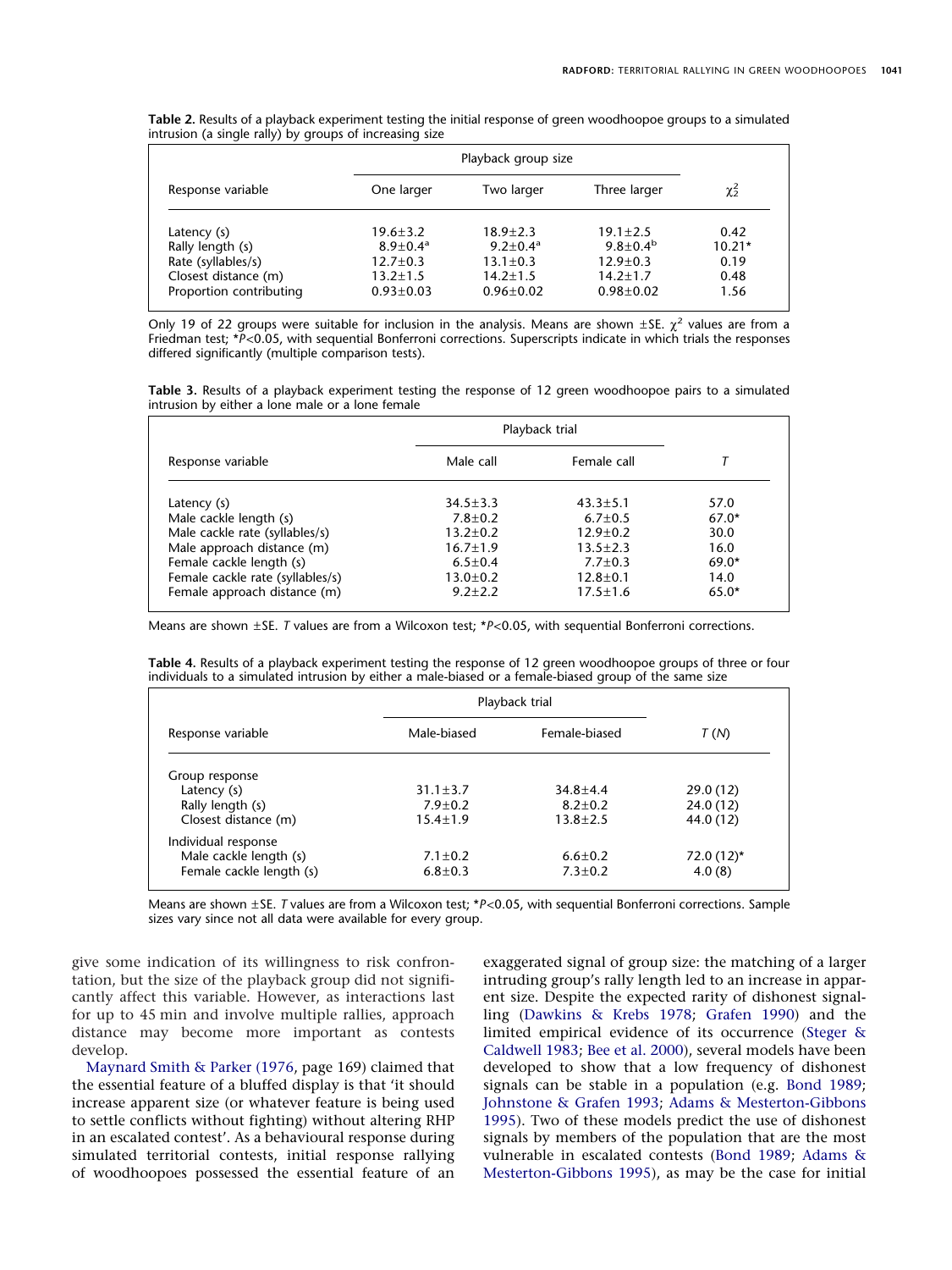response rallying in green woodhoopoes. Honesty based on rally length does, however, enter the system during prolonged contests, when larger groups are increasingly likely to win [\(Radford 2002\)](#page-9-6).

Other aspects of the rally, such as signal intensity [\(McComb et al. 1994\)](#page-8-9) or some level of overlap in calling between individuals, may provide more reliable cues to group size, thus reducing the potential for dishonest signalling. A further experiment could factor out the effects of rally length versus group size on response rallies, using short playback rallies by simulated 'larger' groups and long playback rallies by simulated 'smaller' groups. Volume is unlikely to offer a reliable indicator of group size, because of the attenuation of sound with distance and intervening vegetation.

The increased rally length in response to larger intruding groups resulted not from more group members joining in, but from an increase in the cackle contribution of individuals. To produce a particular rally length, individuals from smaller groups must therefore contribute relatively more effort than those in larger groups. Although individual rallies are short, contests lasting for 45 min may include well over 100 rallies. The energetic cost of cackling will therefore accumulate over this time. The decrease in per capita input to defence with increasing group size may be one benefit gained by breeders in cooperative groups [\(Farabaugh et al. 1992\)](#page-8-24). Individuals did not increase their cackle contribution to the same extent on each occasion. The greater variability in response cackle lengths, compared with those in unprovoked rallies, suggests that each individual tailored its response to the threat it perceived.

#### **Assessment of Threat and Opportunities**

#### *By individuals of different dominance status*

Although all adult group members participated in territorial defence, subordinate green woodhoopoes tended to expend more effort. Compared with dominants, they might have more to lose from the addition of new group members. Since extrapair copulations do not seem to occur within this species (unpublished data), additional males should not adversely affect group males in this way. Furthermore, an extra individual should not theoretically alter the likelihood of an existing member gaining breeding status in the group, as a consequence of the strict queuing system that operates in this species (unpublished data). Extra members of the same sex will, however, compete for the same food resources as existing subordinates, because of the specialization of the sexes for different niches [\(Radford & du Plessis 2003\)](#page-9-13). Rallying may provide additional benefits to helpers when neighbours are considered not only as competitors, but also as potential mates. By participating in intergroup interactions, a helper's quality may be witnessed not only by groupmates, but also by individuals in neighbouring groups [\(Lotem et al. 1999\)](#page-8-25).

## *By individuals of different sex*

Although both males and females contributed to all rallies, responses differed according to the sex of the intruders. During naturally occurring rallies, each sex responded more vigorously to intruding groups containing more members of its own sex. In response to lonecall playbacks, individuals initiated more responses and cackled for longer in response to their own sex. Similarly, individuals responded more strongly to playback groups with several members of their own sex. Since green woodhoopoe vocalizations are sexually dimorphic [\(Ligon](#page-8-6) [& Ligon 1978\)](#page-8-6), assessment of group composition may take place during territorial encounters. It seems likely that individuals were treating same-sex intruders as a threat, whether to breeding or foraging opportunities, and hence were more aggressive towards them.

Greater aggression towards same-sex intruders has been reported in a number of pair-forming species (e.g. eastern bluebirds, *Sialia sialis*: [Gowaty 1981;](#page-8-26) song sparrows, *Melospiza melodia*: [Arcese 1989;](#page-8-27) kestrels, *Falco tinnunculus*: [Wiklund & Village 1992\)](#page-9-17). There are also examples of sexual biases in the territorial behaviour of species living in groups. Stonechat, *Saxicola torquata*, males are more aggressive than females when defending the winter group territory, and most aggression is intrasexual [\(Gwinner](#page-8-28) [et al. 1994\)](#page-8-28). Male and female Australian magpie adults participate equally in the defence of the group territory [\(Farabaugh et al. 1992\)](#page-8-24), and male Tasmanian native hens, *Gallinula mortierii*, expend more effort in territorial defence than females do [\(Putland & Goldizen 1998\)](#page-9-18). In the green woodhoopoe, there was no intersexual difference in the overall level of defence investment. This might be expected, given that both sexes remain on the territory to help, and competing groups often consist of multiple members of both sexes. Since each sex showed a stronger response to intruders of its own sex, there was unlikely to be an overall difference between the sexes.

Intergroup interactions may also provide an opportunity to view potential mates in neighbouring territories. This would explain why individuals approached the lone playback of the opposite sex more closely than playback of a member of their own sex. Experimental removal of breeding individuals resulted in increased rallying from the remaining group members, particularly when no replacements were present [\(du Plessis 1989\)](#page-9-5). These results support the theory that the display functions, at least in part, to advertise the presence or absence of breeding vacancies. In theory, males and females may differ in the function of their calling and in their strategies of mate acquisition and assessment. Playback experiments on bay wrens, *Thryothorus nigricapillus*, for example, showed that female song is used in territory defence against other females, whereas male song functions in mate guarding [\(Levin 1996a,](#page-8-29) [b\)](#page-8-30). However, a mate-guarding role seems unlikely in the green woodhoopoe, since males and females in groups of two were equally likely to be the last to finish cackling in response to lone playbacks of either sex.

#### *Apparent numerical assessment*

The increased vocal response of individuals to members of the same sex could theoretically explain the increased response to larger groups, and the resultant matching of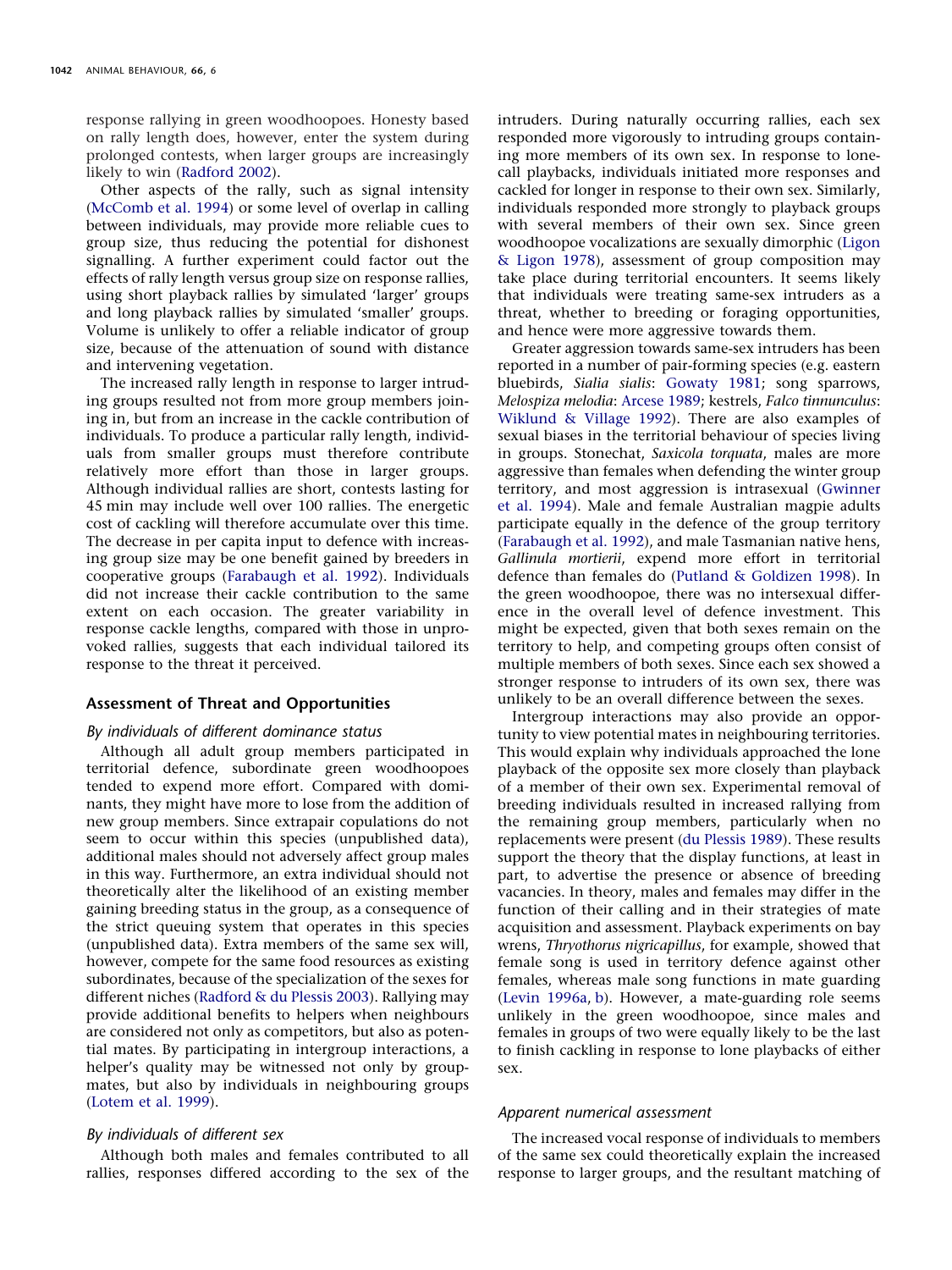the intruder's rally length. Thus, there may be no numerical assessment of the group as a whole, but perhaps simple assessment of same-sex intruders. To test this, it would be necessary to present a series of playbacks in which the number of one sex remained the same, while the number of the other sex increased. If individuals are truly assessing only members of their own sex, their response to each of these playbacks should be the same. If, however, there is assessment of the intruding group as a whole, there should be an increased response with increasing group size.

Group composition, in terms of the number of adult males and females, seems a vital component in the territorial interactions of the green woodhoopoe. The response of the group is made up of the responses of its individual members. Their interests will differ depending on a variety of factors, some of which (dominance status and sex) have been considered here, while others (e.g. age and motivation) have not. As a consequence, the relationship between neighbouring groups is a dynamic one, perhaps explaining the frequency with which the rallying contests occur.

# **Acknowledgments**

I thank Frank, Sean and Vernon Cockin, Bill Dutton, Willem Fourie and Mike Putzier for unlimited access to their land. I also thank Morné du Plessis for access to his study site and for useful discussions throughout the project. I am grateful to Ian Burfield, Nick Davies, Tim Fawcett, Rebecca Kilner and the referees for helpful comments on the manuscript. The work was supported by a Natural Environment Research Council studentship.

## **References**

- <span id="page-8-23"></span>**Adams, E. S. & Mesterton-Gibbons, M.** 1995. The cost of threat displays and the stability of deceptive communication. *Journal of Theoretical Biology*, **175,** 405–421.
- <span id="page-8-27"></span>**Arcese, P.** 1989. Intrasexual competition and the mating system in primarily monogamous birds: the case of the song sparrow. *Animal Behaviour*, **38,** 96–111.
- <span id="page-8-20"></span>**Bee, M. A., Perrill, S. A. & Owen, P. C.** 2000. Male green frogs lower the pitch of acoustic signals in defense of territories: a possible dishonest signal of size? *Behavioral Ecology*, **11,** 169–177.
- <span id="page-8-21"></span>**Bond, A.** 1989. Toward a resolution of the paradox of aggressive displays: I. Optimal deceit in the communication of fighting ability. *Ethology*, **81,** 29–46.
- <span id="page-8-4"></span>**Brown, E. D. & Farabaugh, S. M.** 1991. Song sharing in a group-living songbird, the Australian magpie, *Gymnorhina tibicen*. III. Sex specificity and individual specificity of vocal parts in communal chorus and duet songs. *Behaviour*, **118,** 244–274.
- <span id="page-8-11"></span>**Clutton-Brock, T. H. & Albon, S. D.** 1979. The roaring of red deer and the evolution of honest advertisement. *Behaviour*, **69,** 145–170.
- <span id="page-8-1"></span>**Cockburn, A.** 1998. Evolution of helping behaviour in cooperatively breeding birds. *Annual Review of Ecology and Systematics*, **29,** 141–177.
- <span id="page-8-3"></span>**Curry, R. L. & Grant, P. R.** 1990. Gala´pagos mockingbirds: territorial cooperative breeding in a climatically variable environment. In: *Cooperative Breeding in Birds* (Ed. by P. B. Stacey & W. D. Koenig), pp. 289–332. Cambridge: Cambridge University Press.
- <span id="page-8-18"></span>**Dawkins, R. & Krebs, J. R.** 1978. Animal signals: information or manipulation? In: *Behavioural Ecology: an Evolutionary Approach*. 1st edn (Ed. by J. R. Krebs & N. B. Davies), pp. 282–309. Oxford: **Blackwell**
- <span id="page-8-12"></span>**Emlen, S. T.** 1997. Predicting family dynamics in social vertebrates. In: *Behavioural Ecology: an Evolutionary Approach*. 4th edn (Ed. by J. R. Krebs & N. B. Davies), pp. 228–253. Oxford: Blackwell Scientific.
- <span id="page-8-24"></span>**Farabaugh, S. M., Brown, E. D. & Hughes, G. M.** 1992. Cooperative territorial defence in the Australian magpie, *Gymnorhina tibicen* (Passeriformes, Cracticidae), a group-living songbird. *Ethology*, **92,** 283–292.
- <span id="page-8-26"></span>**Gowaty, P. A.** 1981. Aggression of breeding eastern bluebirds (*Sialia sialis*) towards their mates, and models of interspecific intruders. *Animal Behaviour*, **29,** 1013–1027.
- <span id="page-8-19"></span>**Grafen, A.** 1990. Biological signals as handicaps. *Journal of Theoretical Biology*, **144,** 517–546.
- <span id="page-8-2"></span>**Grimes, L. G.** 1980. Observations of group behaviour and breeding biology of the yellow-billed shrike *Corvinella corvina*. *Ibis*, **122,** 166–192.
- <span id="page-8-28"></span>**Gwinner, E., Rodl, T. & Schwabl, H.** 1994. Pair territoriality of wintering stonechats: behaviour, function and hormones. *Behavioral Ecology and Sociobiology*, **34,** 321–327.
- <span id="page-8-15"></span>**Heinsohn, R. & Packer, C.** 1995. Complex cooperative strategies in group-territorial African lions. *Science*, **269,** 1260–1262.
- <span id="page-8-0"></span>**Heinsohn, R. G., Cockburn, A. & Mulder, R. A.** 1990. Avian cooperative breeding: old hypotheses and new directions. *Trends in Ecology and Evolution*, **5,** 403–407.
- <span id="page-8-22"></span>**Johnstone, R. A. & Grafen, A.** 1993. Dishonesty and the handicap principle. *Animal Behaviour*, **46,** 759–764.
- <span id="page-8-13"></span>**Koenig, W. D.** 1981. Space competition in the acorn woodpecker: power struggles in a cooperative breeder. *Animal Behaviour*, **29,** 396–404.
- <span id="page-8-14"></span>**Komdeur, J.** 1992. Importance of habitat saturation and territory quality for evolution of cooperative breeding in the Seychelles warbler. *Nature*, **358,** 493–495.
- <span id="page-8-10"></span>**Krebs, J. R., Ashcroft, R. & Webber, M.** 1978. Song repertoires and territory defence in the great tit. *Nature*, **271,** 539–542.
- <span id="page-8-29"></span>**Levin, R. N.** 1996a. Song behaviour and reproductive strategies in a duetting wren, *Thryothorus nigricapillus*: I. Removal experiments. *Animal Behaviour*, **52,** 1093–1106.
- <span id="page-8-30"></span>**Levin, R.N.** 1996b. Song behaviour and reproductive strategies in a duetting wren, *Thryothorus nigricapillus*: II Playback experiments. *Animal Behaviour*, **52,** 1107–1117.
- <span id="page-8-6"></span>**Ligon, J. D. & Ligon, S. H.** 1978. The communal social system of the green woodhoopoe in Kenya. *Living Bird*, **17,** 159–197.
- <span id="page-8-5"></span>**Ligon, J. D. & Ligon, S. H.** 1990. Green woodhoopoes: life history traits and sociality. In: *Cooperative Breeding in Birds* (Ed. by P. B. Stacey & W. D. Koenig), pp. 33–65. Cambridge: Cambridge University Press.
- <span id="page-8-25"></span>**Lotem, A., Wagner, R. H. & Balshine-Earn, S.** 1999. The overlooked signalling component of nonsignalling behaviour. *Behavioral Ecology*, **10,** 209–212.
- <span id="page-8-8"></span>**McComb, K.** 1992. Playback as a tool for studying contests between social groups. In: *Playback and Studies of Animal Communication* (Ed. by P. K. McGregor), pp. 111–120. New York: Plenum.
- <span id="page-8-9"></span>**McComb, K., Packer, C. & Pusey, A.** 1994. Roaring and numerical assessment in contests between groups of female lions, *Panthera leo*. *Animal Behaviour*, **47,** 379–387.
- <span id="page-8-16"></span>**McGregor, P. K.** 1992. Quantifying responses to playback: one, many, or composite multivariate measures? In: *Playback and Studies of Animal Communication* (Ed. by P. K. McGregor), pp. 79–96. New York: Plenum.
- <span id="page-8-7"></span>**Maynard Smith, J.** 1982. *Evolution and the Theory of Games*. Cambridge: Cambridge University Press.
- <span id="page-8-17"></span>**Maynard Smith, J. & Parker, G. A.** 1976. The logic of asymmetric contests. *Animal Behaviour*, **24,** 159–175.